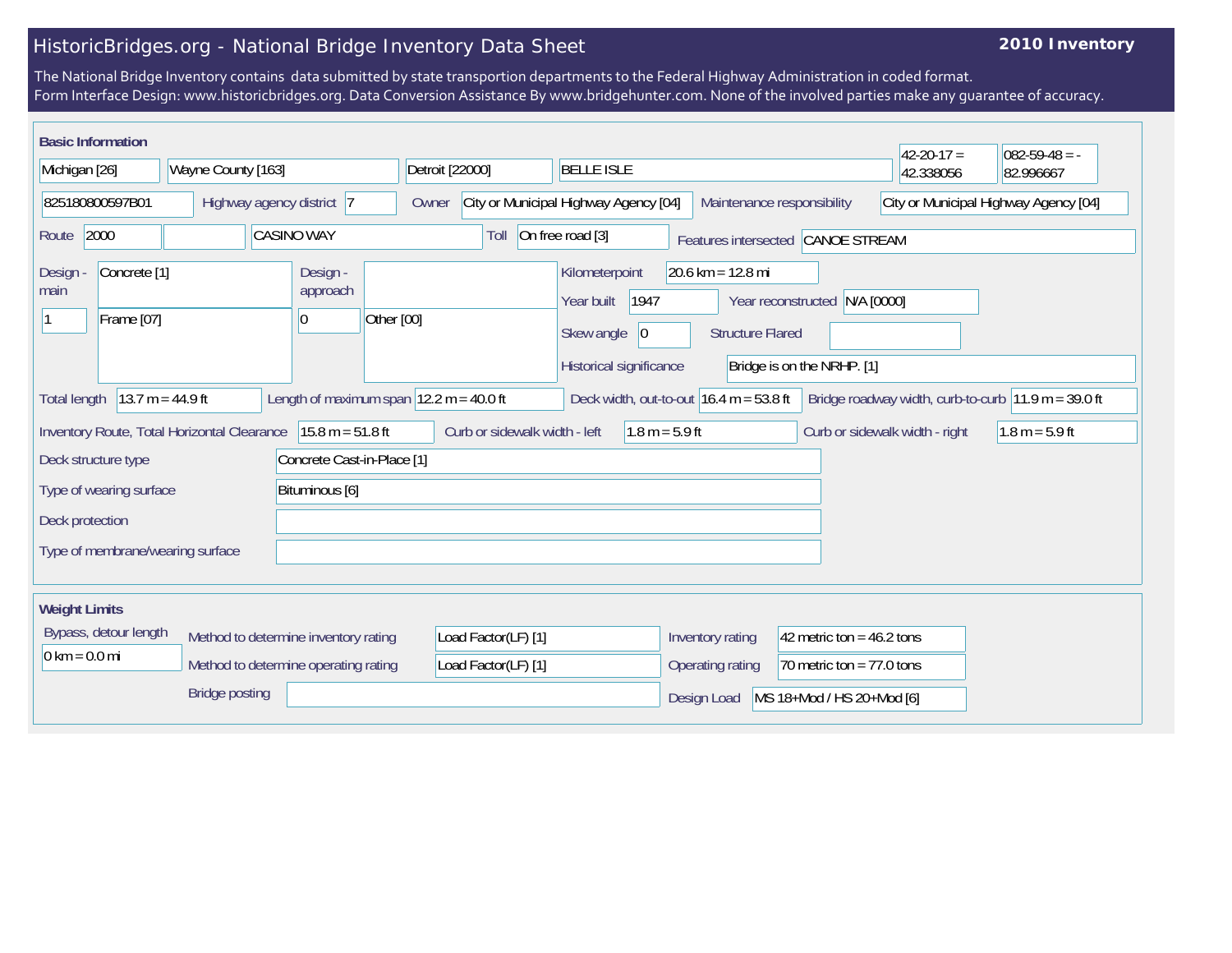| <b>Functional Details</b>                                                                                      |                                                                                         |  |  |  |  |  |  |
|----------------------------------------------------------------------------------------------------------------|-----------------------------------------------------------------------------------------|--|--|--|--|--|--|
| 1157<br>Average daily truck traffi  1<br>Average Daily Traffic                                                 | Year 2005<br>2085<br>2025<br>%<br>Future average daily traffic<br>Year                  |  |  |  |  |  |  |
| Road classification<br>Local (Urban) [19]                                                                      | Approach roadway width<br>$11.9 m = 39.0 ft$<br>Lanes on structure $ 4$                 |  |  |  |  |  |  |
| Type of service on bridge Highway-pedestrian [5]                                                               | Bridge median<br>Direction of traffic 2 - way traffic [2]                               |  |  |  |  |  |  |
| Parallel structure designation<br>No parallel structure exists. [N]                                            |                                                                                         |  |  |  |  |  |  |
| Waterway [5]<br>Type of service under bridge                                                                   | Navigation control<br>Lanes under structure<br>$\overline{0}$                           |  |  |  |  |  |  |
| Navigation vertical clearanc<br>$0 = N/A$                                                                      | Navigation horizontal clearance $ 0 = N/A $                                             |  |  |  |  |  |  |
| Minimum navigation vertical clearance, vertical lift bridge                                                    | Minimum vertical clearance over bridge roadway<br>99.99 m = $328.1$ ft                  |  |  |  |  |  |  |
|                                                                                                                | Minimum lateral underclearance reference feature Feature not a highway or railroad [N]  |  |  |  |  |  |  |
| Minimum lateral underclearance on left $0 = N/A$<br>Minimum lateral underclearance on right $99.9 =$ Unlimited |                                                                                         |  |  |  |  |  |  |
| Minimum Vertical Underclearance $ 0 = N/A$                                                                     | Minimum vertical underclearance reference feature Feature not a highway or railroad [N] |  |  |  |  |  |  |
| Appraisal ratings - underclearances N/A [N]                                                                    |                                                                                         |  |  |  |  |  |  |
|                                                                                                                |                                                                                         |  |  |  |  |  |  |
| <b>Repair and Replacement Plans</b>                                                                            |                                                                                         |  |  |  |  |  |  |
| Type of work to be performed                                                                                   | Work to be done by contract [1]<br>Work done by                                         |  |  |  |  |  |  |
| Bridge rehabilitation because of general structure<br>deterioration or inadequate strength. [35]               | 250000<br>25000<br>Bridge improvement cost<br>Roadway improvement cost                  |  |  |  |  |  |  |
|                                                                                                                | $12.2 m = 40.0 ft$<br>Length of structure improvement<br>Total project cost<br>295000   |  |  |  |  |  |  |
|                                                                                                                | Year of improvement cost estimate<br>2002                                               |  |  |  |  |  |  |
|                                                                                                                | Border bridge - state<br>Border bridge - percent responsibility of other state          |  |  |  |  |  |  |
|                                                                                                                | Border bridge - structure number                                                        |  |  |  |  |  |  |